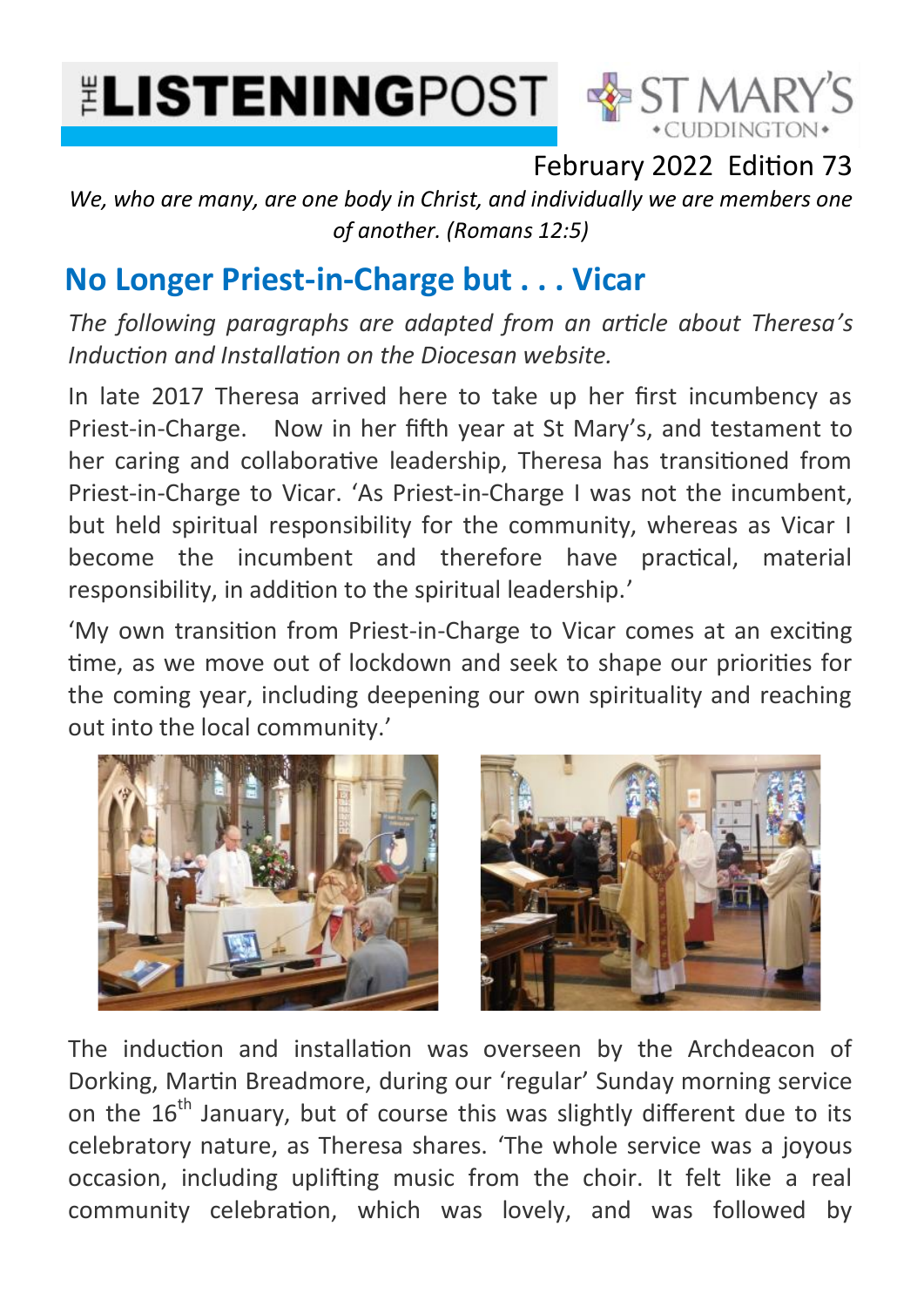refreshments – what celebration is complete without cake and a glass of something sparkly?'







Our Churchwardens, Dan and Peter, said 'We have been hugely impressed by her careful building of relationships, unwavering dedication, and endless capacity for hard work in how she has approached her role. This was widely supported by one of the largest congregations that has attended since before the pandemic. The many joyous faces and expressions of support which were evident in this occasion are testament to the growing sense of optimism for the future at St Mary's.'

St Mary's continues to be a hub for the community throughout the week and at special occasions throughout the year, as well as Sundays, with a regular Toddler Group on Fridays and parade services marking events such as Mothering Sunday, Harvest and acts of remembrance.

*More pictures are shown on the back page.*

## **A New Way to Regularly Give to St Mary's**

St Mary's depends heavily on your generosity to ensure that we can continue to share the light of God's love in Cuddington. Many of you are part of our planned giving scheme and each month or week give a regular donation to the church, often through standing orders, and we are very grateful for this.

The Church of England has, for several years, operated a Parish Giving Scheme that is currently used by over 3,300 parishes. The scheme is funded by the Church of England and there is no separate charge to the parish for joining and using it. Our Stewardship Committee carefully looked at the scheme and, with the approval of the PCC, has registered St. Mary's, so that we can offer another route for people to give to the church.

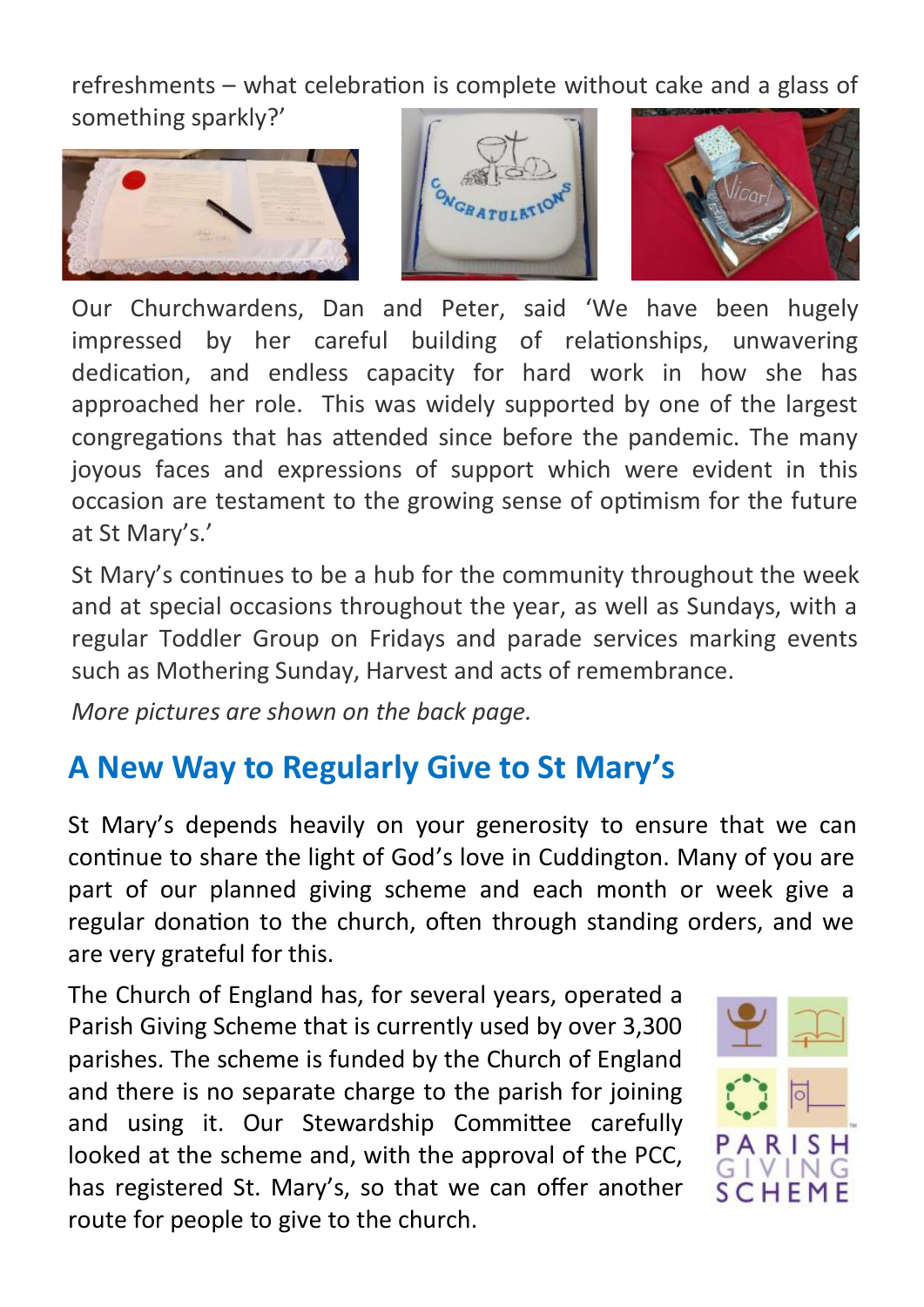**This is an online alternative** to giving through our standalone scheme, allowing donors to manage in real time their giving account. Those who decide to use the scheme can securely log onto the Parish Giving Scheme (PGS) website, set up an account by registering and initiating a direct debit. This can be amended or cancelled at any time. If you prefer you can also register with a phone call.

To reduce the administration burden, we reclaim allowable gift aid tax relief on a quarterly basis through our in-house scheme. PGS reclaims and remits to churches gift aid reclaims monthly. This has cash flow benefits for us. To achieve this the PGS direct debits are taken on the  $1<sup>st</sup>$ of each month, with the relevant tax reclaim submitted to HMRC soon thereafter, so that they can be passed back to the church in the same month.

**Another benefit of PGS** is that it provides an option for donors to increase their giving automatically in line with inflation if they wish to. Many of us are happy to do this but often don't because we haven't thought of it or are not prompted to do so.

The scheme, like our internal one, is confidential. Only an authorised officer registered with PGS has access to the data. Donors only have access to their own account within the system.

We do not intend to close our in-house planned giving scheme, but it is felt that PGS will appeal to anyone who prefers to directly manage their giving and are comfortable doing this online. Interestingly, without publicising PGS until now, one person has signed up and has switched from our in-house scheme. I can only think that they searched online and came across our page in PGS.

If you would like to explore PGS further, please follow the link below **<https://www.parishgiving.org.uk>**

If you would like to visit our page in PGS the link is:

[https://www.parishgiving.org.uk/donors/find](https://www.parishgiving.org.uk/donors/find-your-parish/cuddington-st-mary-the-virgin-cuddington/)-your-parish/cuddington-stmary-the-virgin-[cuddington/](https://www.parishgiving.org.uk/donors/find-your-parish/cuddington-st-mary-the-virgin-cuddington/)

David Eames - Treasurer

It costs around £330 per day to enable St. Mary's to continue its work.